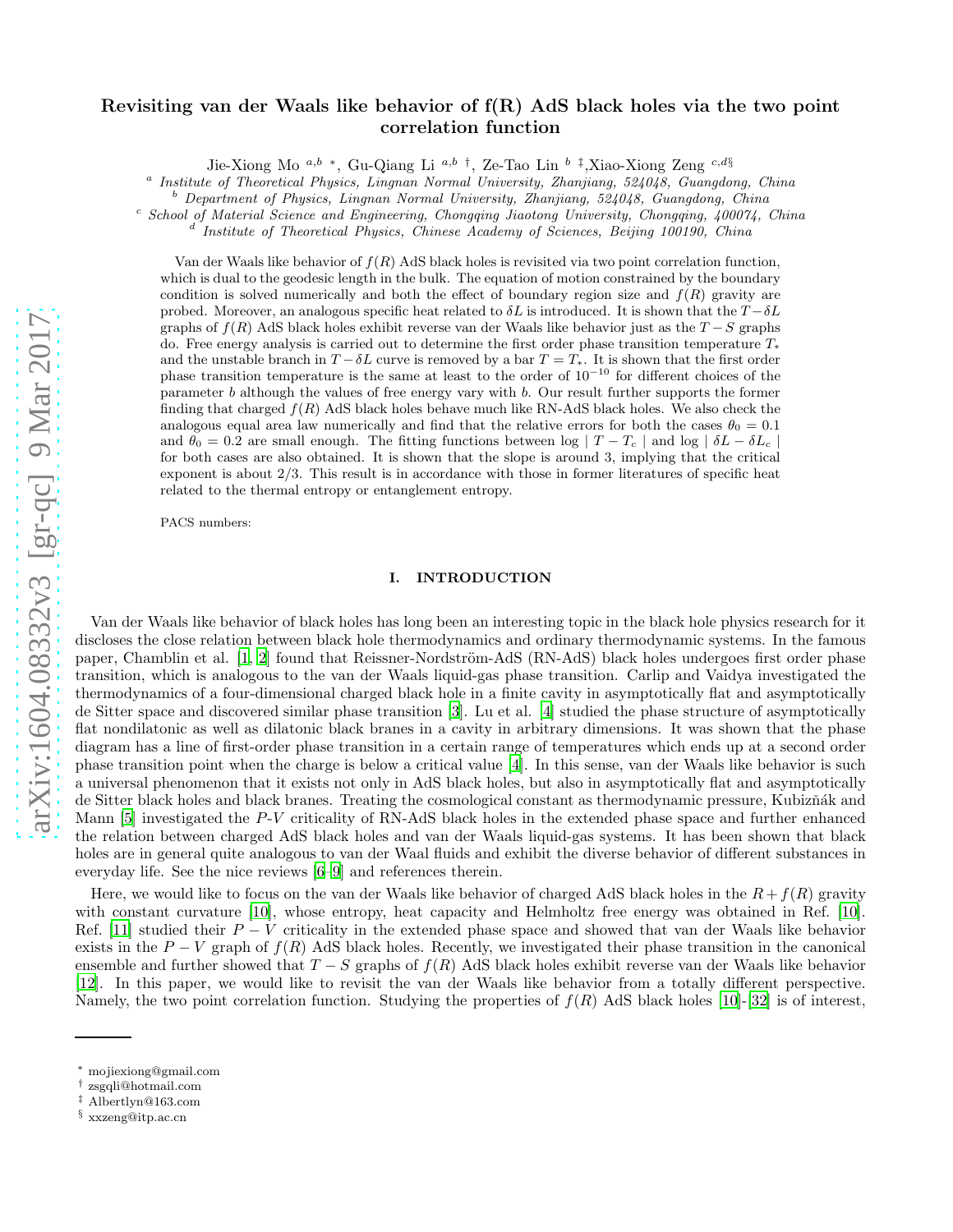because  $f(R)$  gravity is one of modified gravity theories which successfully mimics the history of universe, especially the cosmic acceleration.

On the other hand, investigating the properties of the two point correlation function is also intriguing itself. The two point correlation function is dual to the geodesic length according to the famous AdS/CFT correspondence [\[33](#page-8-11)[–35\]](#page-8-12). Interesting but intractable phenomena in strongly coupled system can be traced elegantly via the nonlocal observables such as two point correlation function, Wilson loop and entanglement entropy. Examples can be found in the researches of superconducting phase transition [\[36](#page-8-13)]-[\[43\]](#page-9-0), the holographic thermalization [\[44\]](#page-9-1)-[\[57](#page-9-2)] and cosmological singularity [\[58,](#page-9-3) [59](#page-9-4)]. Recently, the isocharges in the entanglement entropy-temperature plane was investigated in Ref. [\[60](#page-9-5)], where both the critical temperature and critical exponent were proved to be exactly the same as the case of entropy-temperature plane. This finding is really intriguing and is attracting more and more attention [\[61](#page-9-6)]-[\[70\]](#page-9-7). Especially, it was proved in Ref. [\[62](#page-9-8)] that the entanglement entropy-temperature plane obeys the equal area law just as  $T-S$  curve does[\[71\]](#page-9-9). In this paper, we would like to generalize these research to see whether the two point correlation function of  $f(R)$  AdS black holes exhibits similar behavior. If it does, it would be a totally different perspective to observe the van der Waals like behavior of  $f(R)$  AdS black holes other than  $T-S$  graph and  $P-V$ graph. To the best of our knowledge, this issue has not been covered in literature yet. As described above, the former literatures mainly focus on the entanglement entropy, including its van der Waals like behavior [\[60](#page-9-5)] and equal area law [\[62](#page-9-8)]. Our paper mainly focus on the two point correlation function (not the entanglement entropy) of  $f(R)$  AdS black holes. So the results presented in this paper is independent and will certainly contribute to the knowledge of both  $f(R)$  gravity and AdS black holes.

The metrics of  $f(R)$  AdS black holes and RN-AdS black holes look similar via rescaling of parameters. Then one may expect that the results presented in this paper can be compared with those of RN-AdS black holes by performing that rescaling. However, this is not the whole story. Similarities and differences coexist. So it is worth probing from two different perspectives. On the one hand, the more similarities they have, the more importance they gain. The amazing similarities imply that this black hole solution may serve as a bridge across the Einstein gravity and  $f(R)$ gravity. The similarities will also call for further investigation which may shed light on some deeper physics which has not been disclosed yet. On the other hand, one will expect to search for the possible unique features that are different from the features in Einstein gravity. These differences are certainly of interest since the metrics look similar. In this paper, we will show that although the free energy changes with b, the first order phase transition temperature is the same for different b. If we interpret  $q/\sqrt{b}$  as the rescaled charge that can be compared with that of RN-AdS black holes, then our result implies that the first order phase transition temperature does not vary with the rescaled charge  $Q$  (at least it is true for the cases when b varies). And it is quite different from the RN-AdS black holes whose first order phase transition temperature depends on Q.

The organization of this paper is as follows. In Sec. [II](#page-1-0) we will have a brief review of critical phenomena of  $f(R)$ AdS black hole. Two point correlation function of  $f(R)$  AdS black holes will be investigated numerically in Sec. [III.](#page-2-0) Maxwell equal area law will be numerically checked in Sec. [IV.](#page-3-0) Conclusions will be drawn in Sec. [V.](#page-6-0)

# <span id="page-1-0"></span>II. A BRIEF REVIEW OF CRITICAL PHENOMENA OF CHARGED ADS BLACK HOLES IN  $f(R)$ GRAVITY

Ref. [\[10](#page-8-7)] obtained in the  $R+f(R)$  gravity with constant curvature scalar  $R=R_0$  a charged AdS black hole solution, whose metric reads

$$
ds^{2} = -N(r)dt^{2} + \frac{dr^{2}}{N(r)} + r^{2}(d\theta^{2} + \sin^{2}\theta d\phi^{2}),
$$
\n(1)

where

$$
N(r) = 1 - \frac{2m}{r} + \frac{q^2}{br^2} - \frac{R_0}{12}r^2,
$$
\n(2)

$$
b = 1 + f'(R_0).
$$
 (3)

Note that  $b > 0, R_0 < 0$ .

This black hole solution is asymptotically AdS when one identify the curvature scalar as [\[10](#page-8-7)]

$$
R_0 = -\frac{12}{l^2} = 4\Lambda.
$$
 (4)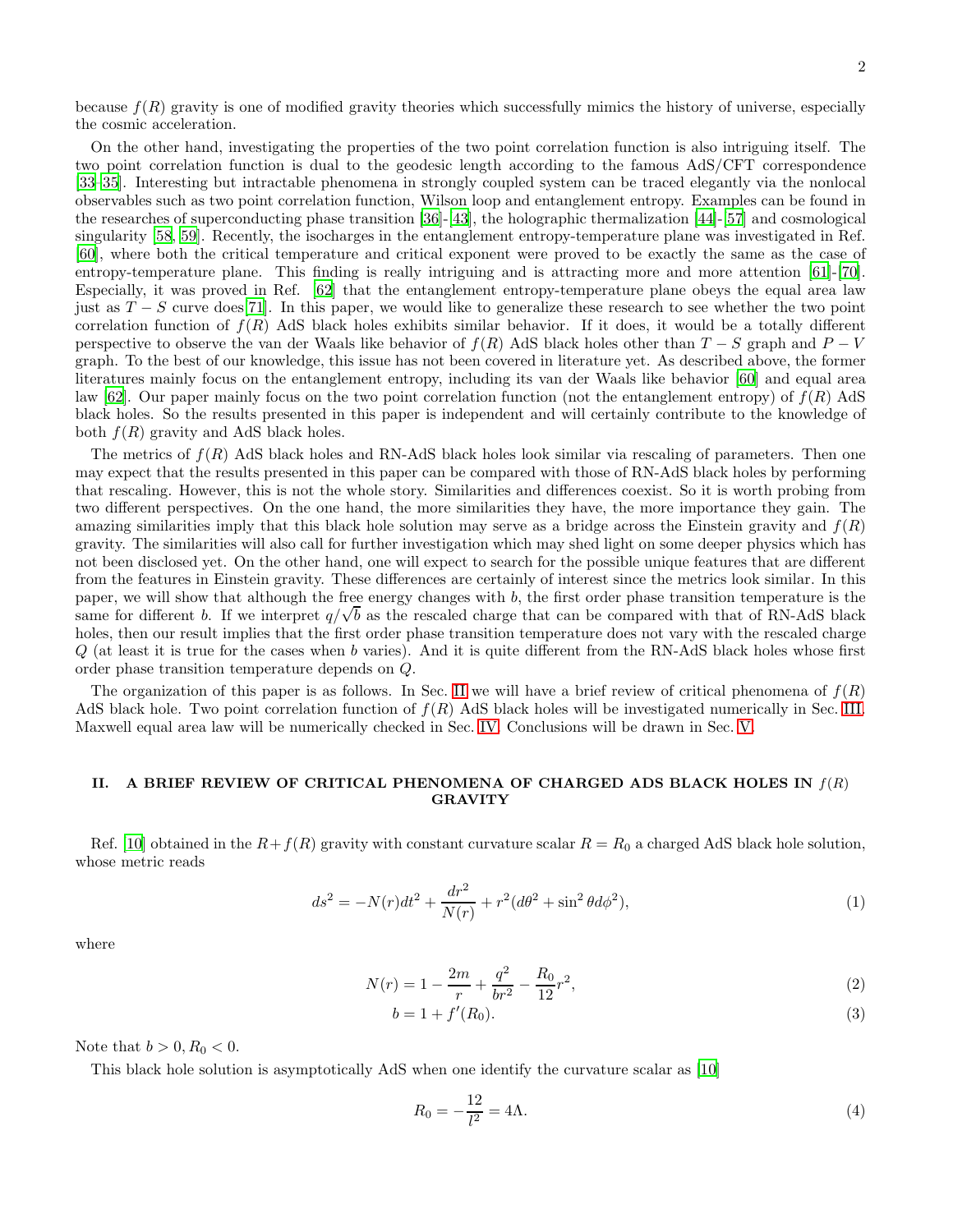

<span id="page-2-1"></span>FIG. 1: (a) T vs.  $r_+$  for  $b = 1.5, R_0 = -12$  (b) T vs. S for  $b = 1.5, R_0 = -12$  [15]

The black hole ADM mass M and the electric charge Q are related to the parameters m and q respectively [\[10\]](#page-8-7)

<span id="page-2-3"></span>
$$
M = mb, \quad Q = \frac{q}{\sqrt{b}}.\tag{5}
$$

Ref. [\[11\]](#page-8-8) reviewed its Hawking temperature, entropy and electric potential as

$$
T = \frac{N'(r_+)}{4\pi} = \frac{1}{4\pi r_+} \left(1 - \frac{q^2}{br_+^2} - \frac{R_0 r_+^2}{4}\right).
$$
\n<sup>(6)</sup>

$$
S = \pi r_+^2 b. \tag{7}
$$

$$
\Phi = \frac{\sqrt{b}q}{r_+}.\tag{8}
$$

In Ref. [\[12\]](#page-8-9), we investigated in detail the critical phenomena in the canonical ensemble. As shown in Fig[.1,](#page-2-1) both  $T-S$  curve and  $T-r_{+}$  curve show reverse van der Waals behavior (reverse denotes that at small  $r_{+}$  or small S,  $T \to 0$  rather than  $T \to \infty$ ) when  $Q < Q_c$ . The relevant critical quantities were derived as [\[12\]](#page-8-9)

<span id="page-2-2"></span>
$$
Q_c = \sqrt{\frac{-1}{3R_0}}, \quad r_c = \sqrt{\frac{-2}{R_0}}, \quad S_c = \frac{-2b\pi}{R_0}.
$$
\n(9)

Numerical check of Maxwell equal area law for the cases  $Q = 0.2Qc, 0.4Qc, 0.6Qc, 0.8Qc$  was also carried out in  $T-S$ graph. It was shown that the relative errors are amazingly small and the Maxwell equal area law holds for  $T-S$ curve of  $f(R)$  black holes [\[12\]](#page-8-9). The analytic expression of free energy was obtained as

$$
F = \frac{R_0 S^2 + 12\pi b (3b\pi Q^2 + S)}{48\pi^{3/2}\sqrt{bS}}.\tag{10}
$$

It was shown that the classical swallow tails characteristic of first order phase transition appears in the case  $Q < Q_c$ [\[12](#page-8-9)].

# <span id="page-2-0"></span>III. TWO POINT CORRELATION FUNCTION OF F(R) ADS BLACK HOLES AND ITS VAN DER WAALS LIKE BEHAVIOR

The equal time two point correlation function in the large  $\Delta$  limit reads [\[72\]](#page-9-10)

$$
\langle \mathcal{O}(t_0, x_i) \mathcal{O}(t_0, x_j) \rangle \approx e^{-\Delta L}, \tag{11}
$$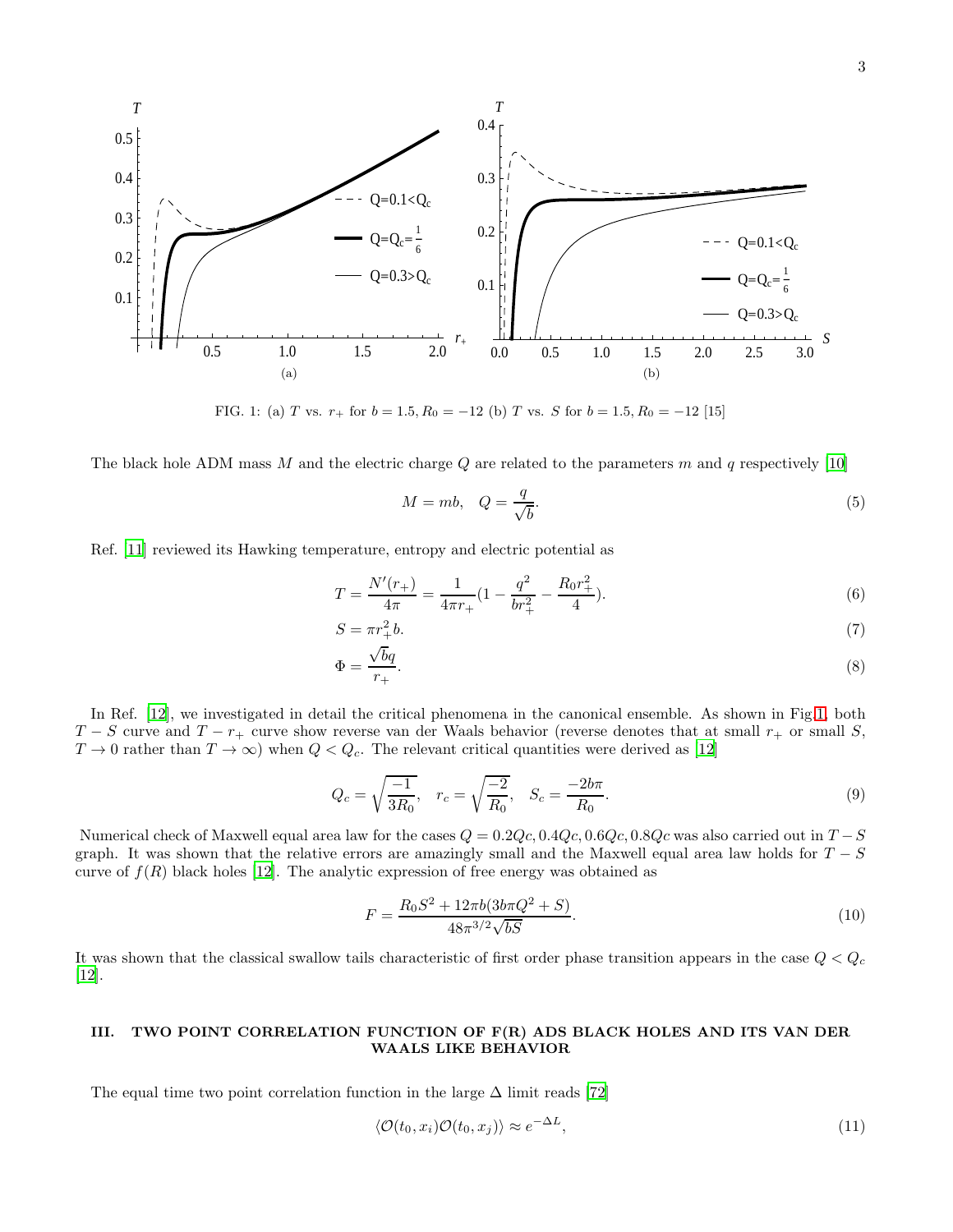where L is the length of the bulk geodesic between the points  $(t_0, x_i)$  and  $(t_0, x_j)$  on the AdS boundary while  $\Delta$ denotes the conformal dimension of scalar operator  $\mathcal O$  in the dual field theory.

Here, we choose two boundary points as  $(\phi = \frac{\pi}{2}, \theta = 0)$  and  $(\phi = \frac{\pi}{2}, \theta = \theta_0)$  for simplicity. Parameterizing the trajectory with  $\theta$ , the proper length can be obtained as

$$
L = \int_0^{\theta_0} \mathcal{L}(r(\theta), \theta) d\theta, \quad \mathcal{L} = \sqrt{\frac{\dot{r}^2}{N(r)} + r^2},\tag{12}
$$

where  $\dot{r} = dr/d\theta$ .

Utilizing the Euler-Lagrange equation  $\frac{\partial L}{\partial r} = \frac{d}{d\theta} \left( \frac{\partial L}{\partial r'} \right)$ , one can derive the equation of motion for  $r(\theta)$  as

<span id="page-3-1"></span>
$$
2r(\theta)N(r)\ddot{r}(\theta) - [r(\theta)N'(r) + 4N(r)]\dot{r}(\theta)^{2} - 2N(r)^{2}r(\theta)^{2} = 0.
$$
\n(13)

The boundary conditions can be fixed as

<span id="page-3-2"></span>
$$
r(0) = r_0, \dot{r}(0) = 0. \tag{14}
$$

Solving the equation of motion [\(13\)](#page-3-1) constrained by the boundary condition [\(14\)](#page-3-2), one can obtain  $r(\theta)$ . However, the analytic expression is difficult to derive and we have to appeal for numerical methods.

It is worth mentioning that the geodesic length should be regularized by subtracting off the geodesic length in pure AdS with the same boundary region to avoid the divergence. We use  $\delta L$  to denote the regularized geodesic length, which can be calculated through the definition  $\delta L \equiv L - L_0$ . Note that  $r_{AdS}(\theta)$  corresponding to entanglement entropy in pure AdS  $L_0$  has been obtained analytically as  $r_{AdS}(\theta) = l[(\frac{\cos \theta}{\cos \theta_0})^2 - 1]^{-1/2}$  [\[73,](#page-9-11) [74](#page-9-12)]. Note that this formula can be applied to the case of  $f(R)$  AdS black holes by introducing an effective cosmological constant and rescaling the AdS length (We appreciate the referee's deep insight for pointing out this issue for us). And the outcome is in accord with the numerical treatment.

To probe the effect of boundary region size on the phase structure, we choose  $\theta_0 = 0.1, 0.2$  as two specific examples and we set the cutoff  $\theta_c = 0.099, 0.199$  respectively. On the other hand, we consider the case  $b = 0.5, 1, 1.5$  to investigate the effect of  $f(R)$  gravity on the phase structure. For convenience, we set the AdS radius l to be 1, which is equivalent to  $R_0 = -12$ . According to Eq.[\(9\)](#page-2-2),  $Q_c = 1/6$ . As we are interested in the possible reverse van der Waals behaviors, we would like to pay more attention to the case  $Q < Q_c$ . So we set the charge Q to be 0.1 in most of the cases in this paper. The case  $Q = 0$  is also probed for the purpose of comparison. As shown in Fig. [2](#page-4-0) and Fig. [3,](#page-5-0) the  $T - \delta L$  graphs for  $Q = 0$  have only one inflection point while the graphs for  $Q < Q_c$  have two inflection points. From the  $T - \delta L$  graphs for  $Q < Q_c$ , one can see clearly the reverse van der Waals like behavior. It is also shown that the effect of b is so small that the  $T - \delta L$  graphs seem the same at the first glance, although the specific numeric data points are different. On the other hand, the effect of boundary region size is quite obvious as reflected in the range of  $\delta L$  axis.

# <span id="page-3-0"></span>IV. NUMERICAL CHECK OF EQUAL AREA LAW IN  $T - \delta L$  GRAPH

To investigate the stability of black holes reflected in the  $T - \delta L$  graph, one can introduce an analogous definition of specific heat as

$$
C = T \frac{\partial \delta L}{\partial T}.\tag{15}
$$

Similar to the  $T-S$  graph, one can find in the  $T-\delta L$  graph that when  $Q < Q_c$ , both the large radius branch and the small radius branch are stable with positive specific heat while the medium radius branch is unstable with negative specific heat. Following a similar approach as that for  $T-S$  graph [\[71\]](#page-9-9), one can remove the unstable branch in  $T - \delta L$  curve with a bar  $T = T_*$  vertical to the temperature axis. Physically,  $T_*$  denotes the Hawking temperature corresponding to the first order phase transition. The analogous Maxwell equal area law in the  $T - \delta L$  graph may be written as

<span id="page-3-3"></span>
$$
T_* \times (\delta L_3 - \delta L_1) = \int_{\delta L_1}^{\delta L_3} T d\delta L,\tag{16}
$$

where  $\delta L_1$ ,  $\delta L_2$ ,  $\delta L_3$  denote the three values of  $\delta L$  at  $T = T_*$  with the assumption that  $\delta L_1 < \delta L_2 < \delta L_3$ .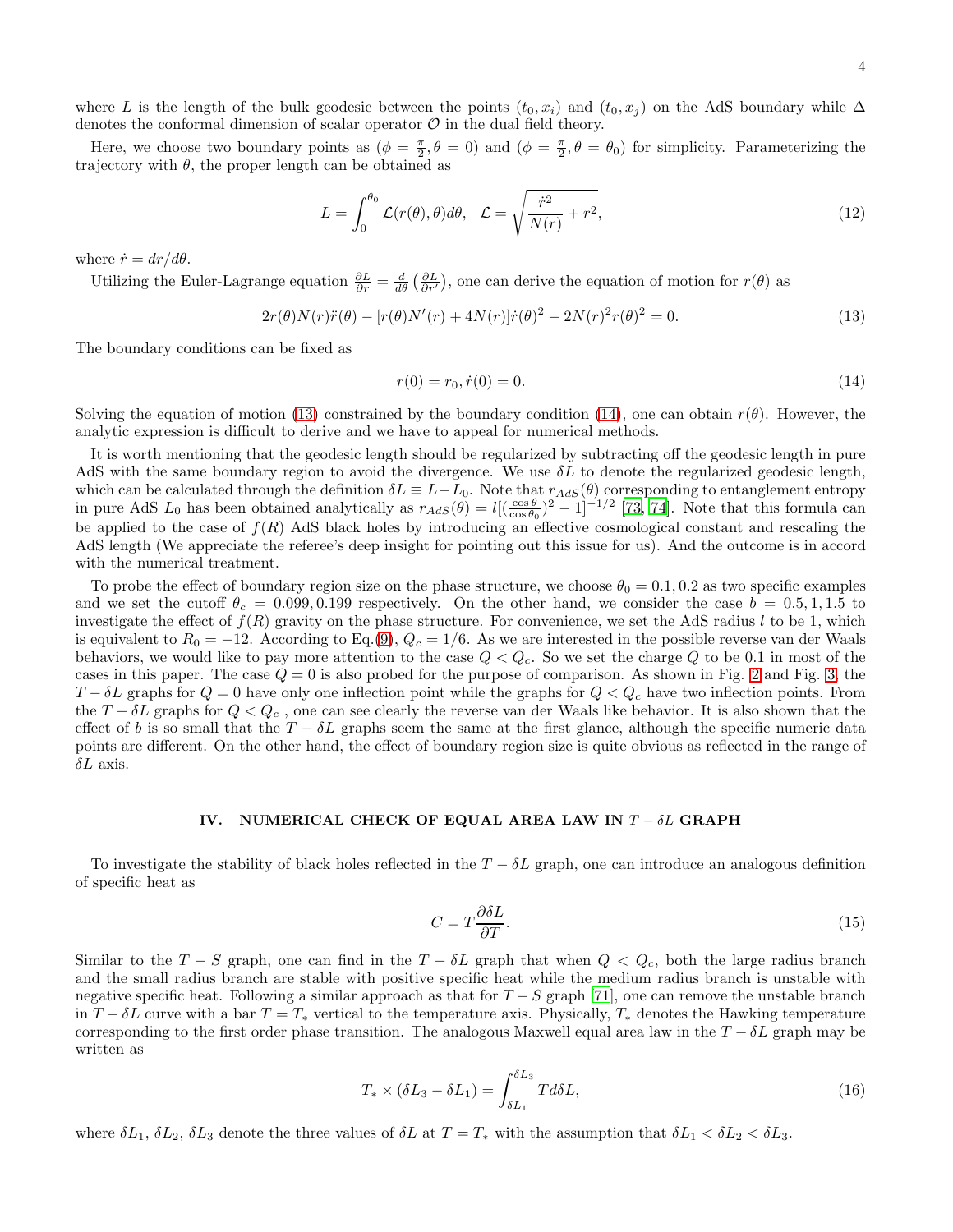

<span id="page-4-0"></span>FIG. 2: T vs.  $\delta L$  for  $\theta_0 = 0.1$  (a)  $b = 1, Q = 0$  (b)  $b = 0.5, Q = 0.1$  (c)  $b = 1, Q = 0.1$  (d)  $b = 1.5, Q = 0.1$ 

 $T_*$  can be determined utilizing the free energy analysis. One can find  $T_*$  from the intersection point of two branches in the  $F - T$  graph. The free energy graphs for different choice of b is plotted in Fig. [4.](#page-6-1) From Fig. [4,](#page-6-1) one can see clearly that the values of free energy are influenced by the parameter b showing the impact of  $f(R)$  gravity. To one's surprise, the effect of b on  $T_*$  is very little at the first glance at Fig. [4.](#page-6-1) We further obtain numerical result of  $T_*$  to be 0.2847050173 for the three choices of b, namely, 0.5, 1, 1.5, implying that the first order phase transition temperature  $T_*$  is the same at least to the order of  $10^{-10}$  for different choices of b. Considering the fact that the  $f(R)$ AdS black holes reduce to RN-AdS black holes when  $b = 1$ , the result we obtain here is very interesting for it implies that  $f(R)$  gravity does not influence the first order phase transition temperature. Our result further supports the former finding that charged  $f(R)$  AdS black holes behave much like RN-AdS black holes. In former literature, it was reported in the reduced parameter space that charged  $f(R)$  AdS black holes share the same equation of state [\[11\]](#page-8-8), the same coexistence curve [\[13\]](#page-8-14) and the same molecule number density difference [\[13\]](#page-8-14) with RN-AdS black holes. This can be attributed to the observation that these two black hole metrics are identical when the charge is rescaled and an effective cosmological constant is defined for  $f(R)$  AdS black holes (We appreciate the referee's deep insight for pointing out this issue for us). It is interesting that these two black holes in two different gravity theories  $(f(R))$ gravity and Einstein gravity) share so much similarities in their metrics and other behaviors.

With  $T_*$  at hand, we calculate numerically the values of the left-hand side and right-hand side of Eq.[\(16\)](#page-3-3) for the cases  $\theta_0 = 0.1$  and  $\theta_0 = 0.2$  respectively to check whether the analogous Maxwell equal area law holds for  $T - \delta L$ curve. As can be witnessed from Table. [I,](#page-5-1) the relative errors for both cases are so small that we can safely draw the conclusion that the analogous Maxwell equal area law holds for  $T - \delta L$  curve of  $f(R)$  AdS black holes.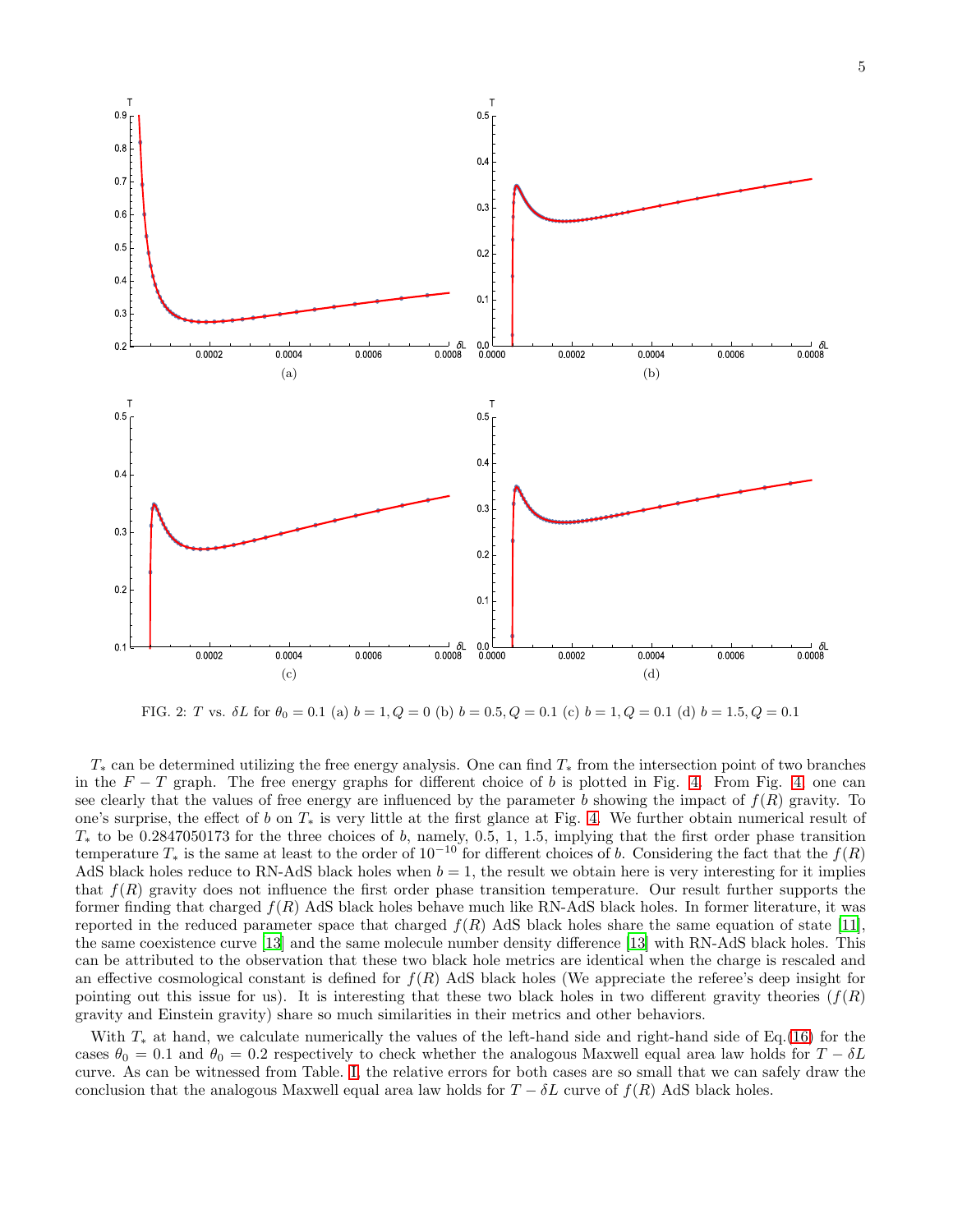

<span id="page-5-0"></span>FIG. 3: T vs.  $\delta L$  for  $\theta_0 = 0.2$  (a)  $b = 1, Q = 0$  (b)  $b = 0.5, Q = 0.1$  (c)  $b = 1, Q = 0.1$  (d)  $b = 1.5, Q = 0.1$ 

<span id="page-5-1"></span>TABLE I: Numerical check of Maxwell equal area law in  $T - \delta L$  graph for  $R_0 = -12, Q = 0.1, b = 1.5$ 

| $\theta_0$ | 9 L J         | 0 L 2        | $0L_3$       | $T_*(\delta L_3)$<br>$\vert$<br>$0L_1$ | $\int_{s}^{\delta L_3} T d\delta L$<br>JòL | relative error |
|------------|---------------|--------------|--------------|----------------------------------------|--------------------------------------------|----------------|
| $0.1\vert$ | J.0000516933L | 0.0001149030 | 0.0002999516 | 0.00007068                             | 0.00007099                                 | $0.4367\%$     |
| $0.2\,$    | J.0004189403  | 0.0009334939 | 0.0024361593 | 0.00057431                             | 0.00057684I                                | $0.4386\%$     |

Utilizing Eqs.[\(6\)](#page-2-3) and [\(9\)](#page-2-2), one can easily derive the critical temperature as

$$
T_c = \frac{\sqrt{-R_0}}{3\sqrt{2\pi}}.\tag{17}
$$

Substituting  $R_0 = -12$  into the above equation, one can obtain  $T_c = 0.2598989337$ . Note that it is independent of θ<sub>0</sub>. Then one can adopt the interpolating functions obtained from the numeric result to obtain δL<sub>c</sub>. For the case  $\theta_0 = 0.1, \, \delta L_c = 0.0001337812$  while for the case  $\theta_0 = 0.2, \, \delta L_c = 0.0010728619$ . The relation between log  $|T - T_c|$ and log  $\vert \delta L - \delta L_c \vert$  is plotted for the cases  $\theta_0 = 0.1$  and  $\theta_0 = 0.2$  in Fig. [5\(a\)](#page-7-0) and [5\(b\)](#page-7-1) respectively. Note that the points are chosen neighboring the critical point from the  $T - \delta L$  graph corresponding to  $Q = Q_c = 1/6$ . And the fitting function for these two cases are obtained as

$$
\log |T - T_c| = \begin{cases} 25.7008 + 3.08202 \log |\delta L - \delta L_c|, & \text{for } \theta_0 = 0.1, \\ 18.9784 + 3.06772 \log |\delta L - \delta L_c|, & \text{for } \theta_0 = 0.2. \end{cases}
$$
(18)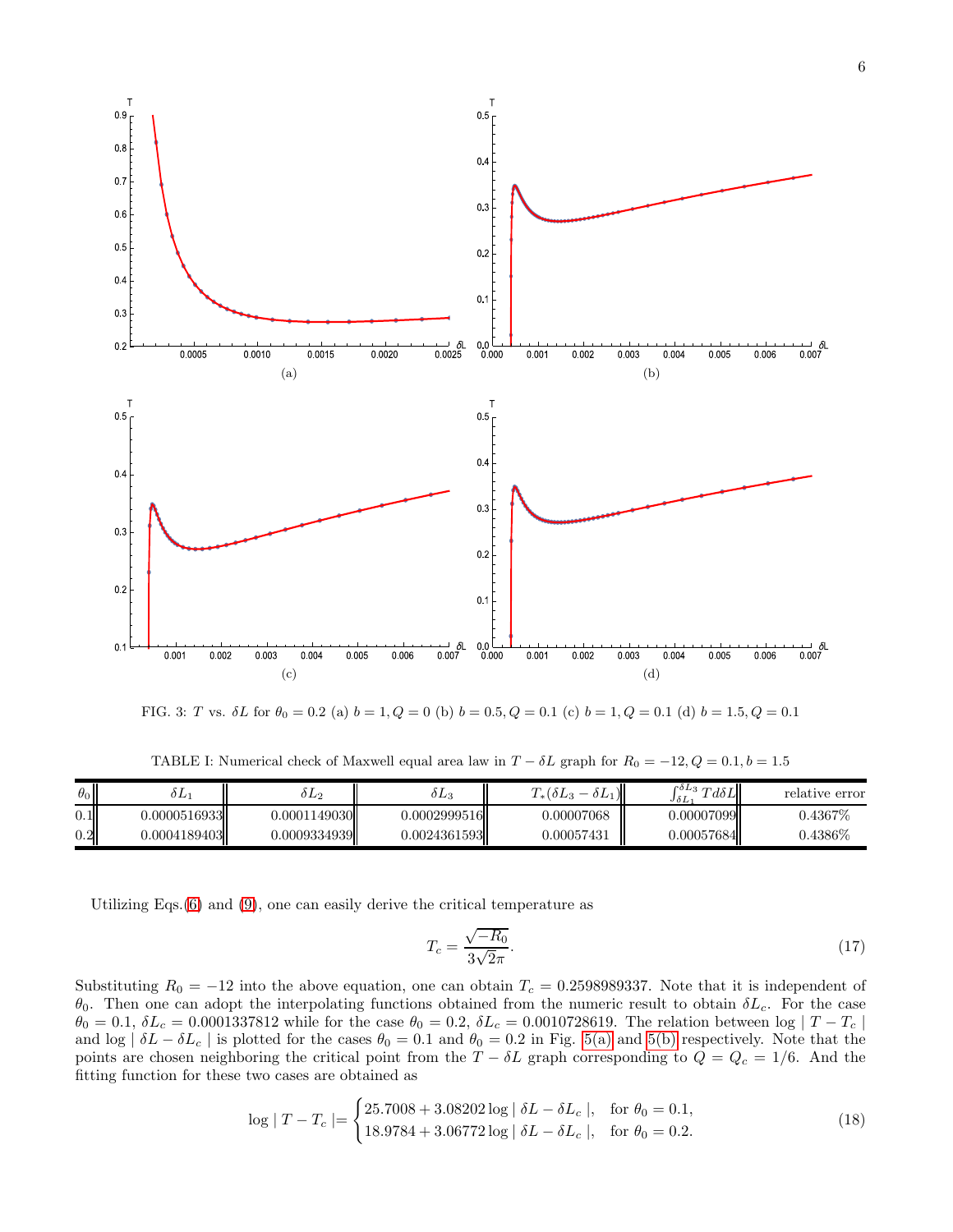

<span id="page-6-1"></span>FIG. 4: F vs. T for  $Q = 0.1, R_0 = -12$  (a)  $b = 0.5$  (b)  $b = 1$  (c)  $b = 1.5$ 

From above, one can see clearly that the slope is around 3, implying that the critical exponent (defined through  $C \sim |T - T_c|^{-\alpha}$  is about 2/3. Our result of critical exponent for the analogous specific heat related to the  $\delta L$  is in accordance with those in former literatures of specific heat related to the thermal entropy [\[2](#page-8-1)] or entanglement entropy [\[60](#page-9-5)].

# <span id="page-6-0"></span>V. CONCLUSIONS

In this paper, we focus on the two point correlation function of  $f(R)$  AdS black hole. First, we choose two boundary points as  $(\phi = \frac{\pi}{2}, \theta = 0)$  and  $(\phi = \frac{\pi}{2}, \theta = \theta_0)$  and obtain the proper length by parameterizing the trajectory with  $\theta$ . Then utilizing the Euler-Lagrange equation, we derive the equation of motion for  $r(\theta)$ . Solving the equation of motion constrained by the boundary condition, we obtain  $r(\theta)$  numerically. Moreover, we regularize the geodesic length by subtracting off the geodesic length in pure AdS with the same boundary region.

Second, to probe the effect of boundary region size on the phase structure, we choose  $\theta_0 = 0.1, 0.2$  as two specific examples and we set the cutoff  $\theta_c = 0.099, 0.199$  respectively. On the other hand, we consider the case  $b = 0.5, 1, 1.5$ to investigate the effect of  $f(R)$  gravity on the phase structure. The case  $Q < Q_c$  are plotted for different cases. From the  $T - \delta L$  graphs, one can see clearly the reverse van der Waals like behavior. It is also shown that the effect of b is so small that the  $T - \delta L$  graphs seem the same at the first glance, although the specific numeric data points are different. On the other hand, the effect of boundary region size is quite obvious as reflected in the range of  $\delta L$  axis.

Third, we introduce an analogous definition of specific heat to investigate the stability of black holes reflected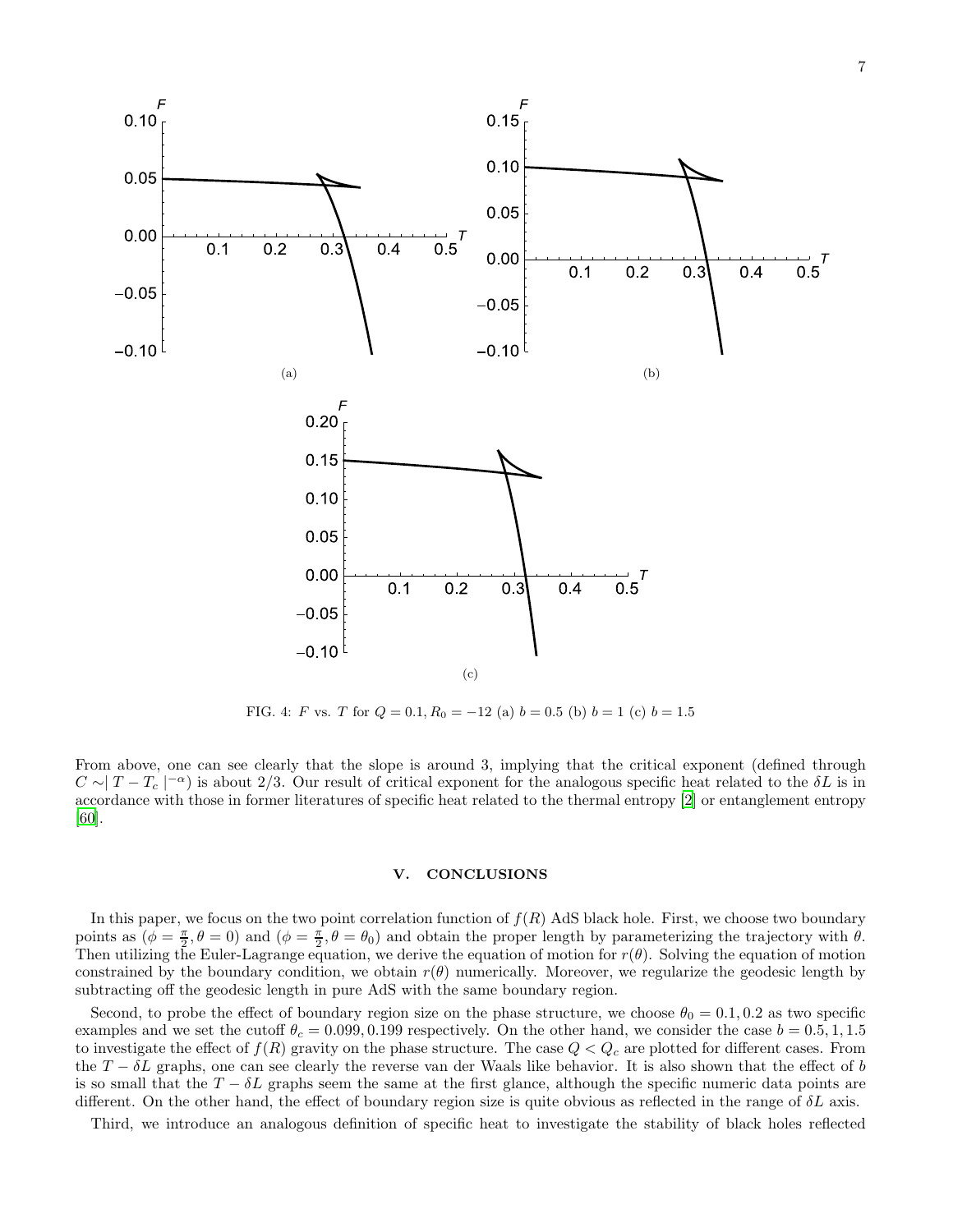

<span id="page-7-1"></span><span id="page-7-0"></span>FIG. 5:  $\log |T - T_c|$  vs.  $\log |\delta L - \delta L_c|$  for  $R_0 = -12, b = 1.5, Q = Q_c = 1/6$  (a)  $\theta_0 = 0.1$  (b)  $\theta_0 = 0.2$ 

in the  $T - \delta L$  graph. Similar to the  $T - S$  graph, one can find in the  $T - \delta L$  graph that when  $Q < Q_c$ , both the large radius branch and the small radius branch are stable with positive specific heat while the medium radius branch is unstable with negative specific heat. We remove the unstable branch in  $T - \delta L$  curve with a bar  $T = T_*$ vertical to the temperature axis, where  $T_*$  denotes the Hawking temperature corresponding to the first order phase transition. We carry out free energy analysis to determine  $T_{*}$ . It is shown that the values of free energy are influenced by the parameter b showing the impact of  $f(R)$  gravity. However, to one's surprise, the numerical result of  $T_*$  to be  $0.2847050173$  for all the three choices of b, namely,  $0.5$ , 1, 1.5, implying that the first order phase transition temperature  $T_*$  is the same at least to the order of  $10^{-10}$  for different choices of b. Considering the fact that the  $f(R)$ AdS black holes reduce to RN-AdS black holes when  $b = 1$ , the result we obtain here is very interesting for it implies that  $f(R)$  gravity does not influence the first order phase transition temperature. Our result further supports the finding that charged  $f(R)$  AdS black holes behave much like RN-AdS black holes reported in former literature, where charged  $f(R)$  AdS black holes were shown to share the same equation of state [\[11\]](#page-8-8), the same coexistence curve [\[13\]](#page-8-14) and the same molecule number density difference [\[13\]](#page-8-14) with RN-AdS black holes in the reduced parameter space. We also check the analogous equal area law numerically. It is shown that the relative errors for both cases are so small that we can safely draw the conclusion that the analogous Maxwell equal area law holds for  $T - \delta L$  curve of  $f(R)$ AdS black holes.

Last but not the least, we plot the relation between log  $|T - T_c|$  and log  $|\delta L - \delta L_c|$  for the cases  $\theta_0 = 0.1$  and  $\theta_0 = 0.2$  and obtain the fitting functions for these two cases. It is shown that the slope is around 3, implying that the critical exponent (defined through  $C \sim |T - T_c|^{-\alpha}$ ) is about 2/3. Our result of critical exponent for the analogous specific heat related to the  $\delta L$  is in accordance with those in former literatures of specific heat related to the thermal entropy [\[2](#page-8-1)] or entanglement entropy [\[60](#page-9-5)].

To summary, the  $T - \delta L$  graph of  $f(R)$  AdS black holes exhibits the reverse van der Waals like behavior just as the  $T-S$  graphs do. And the analogous Maxwell equal area law holds for  $T - \delta L$  graph. Moreover, the critical exponent for the analogous specific heat related to the  $\delta L$  is shown to be the same as those of specific heat related to the thermal entropy or entanglement entropy. So the two point correlation function may serves as an alternative perspective to observe van der Waals like behavior of f(R) AdS black holes.

### Acknowledgements

The authors want to express their sincere gratitude to both the editor and the referee for their joint effort to improve the quality of this paper significantly. This research is supported by National Natural Science Foundation of China (Grant No. 11605082), and in part supported by Natural Science Foundation of Guangdong Province, China (Grant Nos. 2016A030310363, 2016A030307051, 2015A030313789). Xiao-Xiong Zeng is supported by the National Natural Science Foundation of China (Grant No. 11405016) and Natural Science Foundation of Education Committee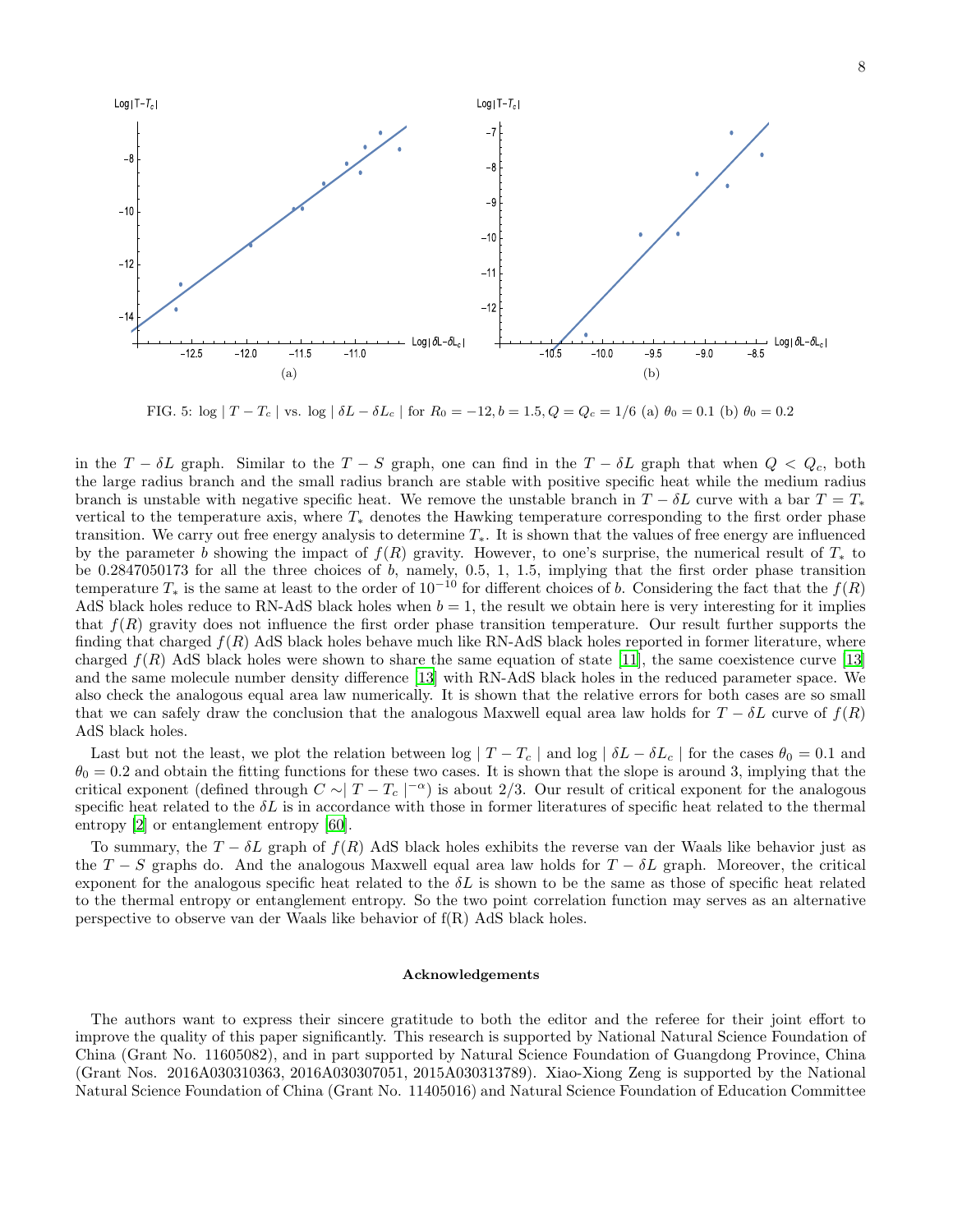- <span id="page-8-0"></span>[1] A. Chamblin, R. Emparan, C.V. Johnson and R.C. Myers, Charged AdS Black Holes and Catastrophic Holography, Phys. Rev. D 60(1999)064018
- <span id="page-8-1"></span>[2] A. Chamblin, R. Emparan, C. V. Johnson and R.C. Myers, Holography, Thermodynamics and Fluctuations of Charged AdS Black Holes, Phys. Rev. D 60(1999)104026
- <span id="page-8-2"></span>[3] S. Carlip and S. Vaidya, Phase transitions and critical behavior for charged black holes, Class. Quant.Grav. 20 (2003) 3827-3838
- <span id="page-8-3"></span>[4] J. X. Lu, S. Roy and Z. Xiao, Phase transitions and critical behavior of black branes in canonical ensemble, JHEP 1101 (2011) 133
- <span id="page-8-4"></span>[5] D. Kubizňák and R. B. Mann, P-V criticality of charged AdS black holes, JHEP 07(2012) 033
- <span id="page-8-5"></span>[6] D. Kubizˇn´ak, R. B. Mann and M. Teo, Black hole chemistry: thermodynamics with Lambda, [arXiv:1608.06147](http://arxiv.org/abs/1608.06147)
- [7] N. Altamirano, D. Kubizňák, R. B. Mann and Z. Sherkatghanad, Thermodynamics of rotating black holes and black rings: phase transitions and thermodynamic volume, Galaxies 2(2014)89-159
- [8] B. P. Dolan, Black holes and Boyle's law-the thermodynamics of the cosmological constant, Mod. Phys. Lett. A30 (2015) 1540002
- <span id="page-8-6"></span>[9] D. Kubizňák and R. B. Mann, Black hole chemistry, Can. J. Phys.  $93(2015)999-1002$
- <span id="page-8-7"></span>[10] T. Moon, Y. S. Myung and E. J. Son,  $f(R)$  Black holes, Gen. Rel. Grav. 43(2011)3079-3098.
- <span id="page-8-8"></span>[11] S. Chen, X. Liu, C. Liu and J. Jing,  $P - V$  criticality of AdS black hole in  $f(R)$  gravity, Chin. Phys. Lett. 30(2013)060401
- <span id="page-8-9"></span>[12] J. X. Mo, G. Q. Li and Y. C. Wu, A consistent and unified picture for critical phenomena of f(R) AdS black holes, JCAP 04(2016)045
- <span id="page-8-14"></span>[13] J. X. Mo and G. Q. Li, Coexistence curves and molecule number densities of AdS black holes in the reduced parameter space, Phys. Rev. D 92 (2015)024055
- [14] G. Q. Li and J. X. Mo, Phase transition and thermodynamic geometry of  $f(R)$  AdS black holes in the grand canonical ensemble, Phys. Rev. D 93 (2016)124021
- [15] A. De Felice and S. Tsujikawa,  $f(R)$  theories, Living Rev. Rel. 13 (2010) 3
- [16] S. Capozziello and M. De Laurentis, Extended Theories of Gravity, Phys. Rept. 509 (2011) 167-321
- [17] A. de la C. Dombriz, A. Dobado and A.L. Maroto, Black Holes in f(R) theories, Phys. Rev. D 80(2009)124011
- [18] A. Larranaga, A Rotating Charged Black Hole Solution in f(R) Gravity, Pramana 78(2012)697-703
- [19] J. A. R. Cembranos, A. de la C. Dombriz and P. J. Romero, Kerr-Newman black holes in f(R) theories, Int. J. Geom. Meth. Mod. Phys. 11(2014)1450001
- [20] A. Sheykhi, Higher-dimensional charged  $f(R)$  black holes, Phys. Rev. D 86(2012)024013
- [21] L. Sebastiani and S. Zerbini, Static Spherically Symmetric Solutions in  $F(R)$  Gravity, Eur. Phys. J. C 71(2011)1591
- [22] S. H. Hendi, The Relation between  $F(R)$  gravity and Einstein-conformally invariant Maxwell source, Phys. Lett. B 690(2010)220-223
- [23] S. H. Hendi and D. Momeni, Black hole solutions in  $F(R)$  gravity with conformal anomaly, Eur. Phys. J. C71(2011)1823
- [24] G. J. Olmo and D. R. Garcia, Palatini  $f(R)$  Black Holes in Nonlinear Electrodynamics, Phys. Rev. D 84(2011)124059
- [25] S. H. Mazharimousavi and M. Halilsoy, Black hole solutions in  $f(R)$  gravity coupled with non-linear Yang-Mills field, Phys. Rev. D 84(2011)064032
- [26] Y. S. Myung, T. Moon and E. J. Son, Stability of  $f(R)$  black holes, Phys. Rev. D 83 (2011) 124009
- [27] T. Moon, Y. S. Myung and E. J. Son, Stability analysis of  $f(R)$ -AdS black holes, Eur. Phys. J. C 71 (2011) 1777
- [28] Y. S. Myung, Instability of rotating black hole in a limited form of  $f(R)$  gravity, Phys. Rev. D 84 (2011) 024048
- [29] Y. S. Myung, Instability of a Kerr black hole in  $f(R)$  gravity, Phys. Rev. D 88 (2013)104017
- [30] S. Nojiri and S. D. Odintsov, Instabilities and anti-evaporation of Reissner-Nordström black holes in modified  $F(R)$  gravity, Phys.Lett. B735 (2014) 376-382
- [31] S. Nojiri and S. D. Odintsov, Anti-Evaporation of Schwarzschild-de Sitter Black Holes in F(R) gravity, Class. Quant. Grav. 30 (2013) 125003
- <span id="page-8-10"></span>[32] S. Nojiri and S. D. Odintsov, Unified cosmic history in modified gravity: from  $F(R)$  theory to Lorentz non-invariant models, Phys. Rept. 505 (2011) 59-144
- <span id="page-8-11"></span>[33] J. M. Maldacena, Large N limit of superconformal field theories and supergravity, Int. J. Theor. Phys. 38(1999)1113
- [34] E. Witten, Anti-de Sitter space and holography, Adv. Theor. Math. Phys. 2(1998)253
- <span id="page-8-12"></span>[35] S. S. Gubser, I. R. Klebanov, A. M. Polyakov, Gauge theory correlators from noncritical string theory, Phys. Lett. B 428(1998)105
- <span id="page-8-13"></span>[36] T. Albash, C. V. Johnson, Holographic Studies of Entanglement Entropy in Superconductors, JHEP 1205(2012)079
- [37] R. G. Cai, S. He, L. Li, Y. L. Zhang, Holographic Entanglement Entropy in Insulator/Superconductor Transition, JHEP 1207(2012)088
- [38] R. G. Cai, L. Li, L. F. Li, R. K. Su, Entanglement Entropy in Holographic P-Wave Superconductor/Insulator Model, JHEP 1306(2013)063
- [39] L. F. Li, R. G. Cai, L. Li, C. Shen, Entanglement entropy in a holographic p-wave superconductor model, Nucl. Phys. B 894(2015)15-28